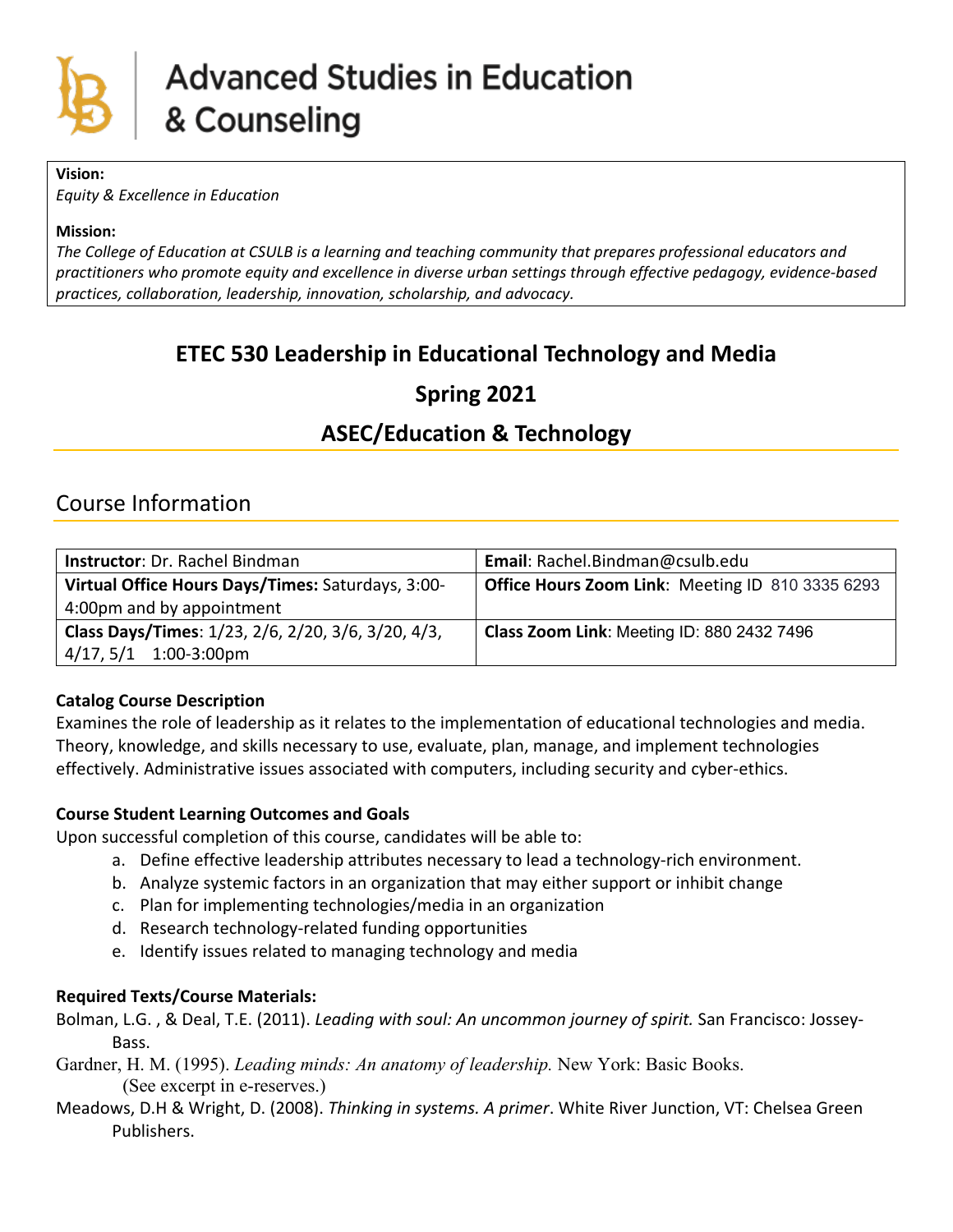Additional readings are on e-reserves and will be assigned for discussion.

Gardener, J. W. (2000). "The Nature of Leadership" in *The Jossey-Bass reader on educational leadership*. San Francisco: CA, Jossey-Bass Inc., pp. 3-12.

Senge, P. (1990). "Give me a lever long enough. . . and single-handed I can move the world," in P. Senge, *The Fifth discipline: The art and practice of the learning organization,* pp. 3-16.

**E-reserves access:** available via the Library: [https://csulb.libguides.com/er.php?course\\_id=72933](about:blank) (**password: etec530spring)**

### **Mode of Delivery and Technical Requirements**

This course is conducted entirely through Alternative Modes of Instruction, using both synchronous online and asynchronous learning. Students will access the course material and activities on [BeachBoard](about:blank) and are required to participate in synchronous class meetings via [Zoom.](about:blank) All students must have access to a computer or other device with Internet functionality to access BeachBoard and Zoom, participate in class activities, and complete assignments. Students must also have access to Internet sufficient to interact in synchronous meetings.

Students who experience unexpected technical issues for a class session or assignment will be provided with the opportunity to make up missed work. Students who experience technical issues during a synchronous meeting or with an assignment should email me as soon as possible to let me know.

To access this course on [BeachBoard](about:blank) and [Zoom,](about:blank) students will need access to the Internet and a supported web browser (Safari, Google Chrome or Firefox). Log in to [BeachBoard](about:blank) with your CSULB Campus ID and BeachID password. Once logged in, you will see the course listed in the My Courses widget; click on the title to access the course. To access Zoom, first [install the latest version](about:blank) of the Zoom app on your device. Use the link provided and/or sign in using your CSULB Campus ID and BeachID password via Single Sign On to create or join a Zoom session. If students need technical assistance during the course or would like to report a technical issue with BeachBoard or Zoom, they should contact the [Technology Help Desk.](about:blank) The university provides a variety of **technology** resources to students.

#### **Course Communication and Zoom Etiquette**

We will use BeachBoard to make announcements, communicate information, post assignments and corresponding due dates, and discuss course-related topics. Please feel free to contact me by email, telephone, or virtual office hours. If office hours are not convenient, we can arrange other mutually convenient times for an appointment. I generally reply to emails within 1 to 2 days and if you have not received a reply to an email within that time frame, please resend it. If you have an urgent matter that needs immediate attention, please contact me on my cell phone (310.990.8273) Virtual office hours will be held Saturdays from 3:00-4:00pm (Zoom Meeting ID: 810 3335 6293).

Please note: It is the student's responsibility to check BeachBoard a minimum of once per week, as it will contain important information about upcoming class assignments, activities, and other elements of the course. Students should also be sure to check their CSULB email accounts a minimum of once per week to receive important communications about the course from the instructor or other enrolled students. Students should also review the Office of Student Conduct and Ethical Development's Zoom Etiquette for Students @ [the Beach.](about:blank)

Course Schedule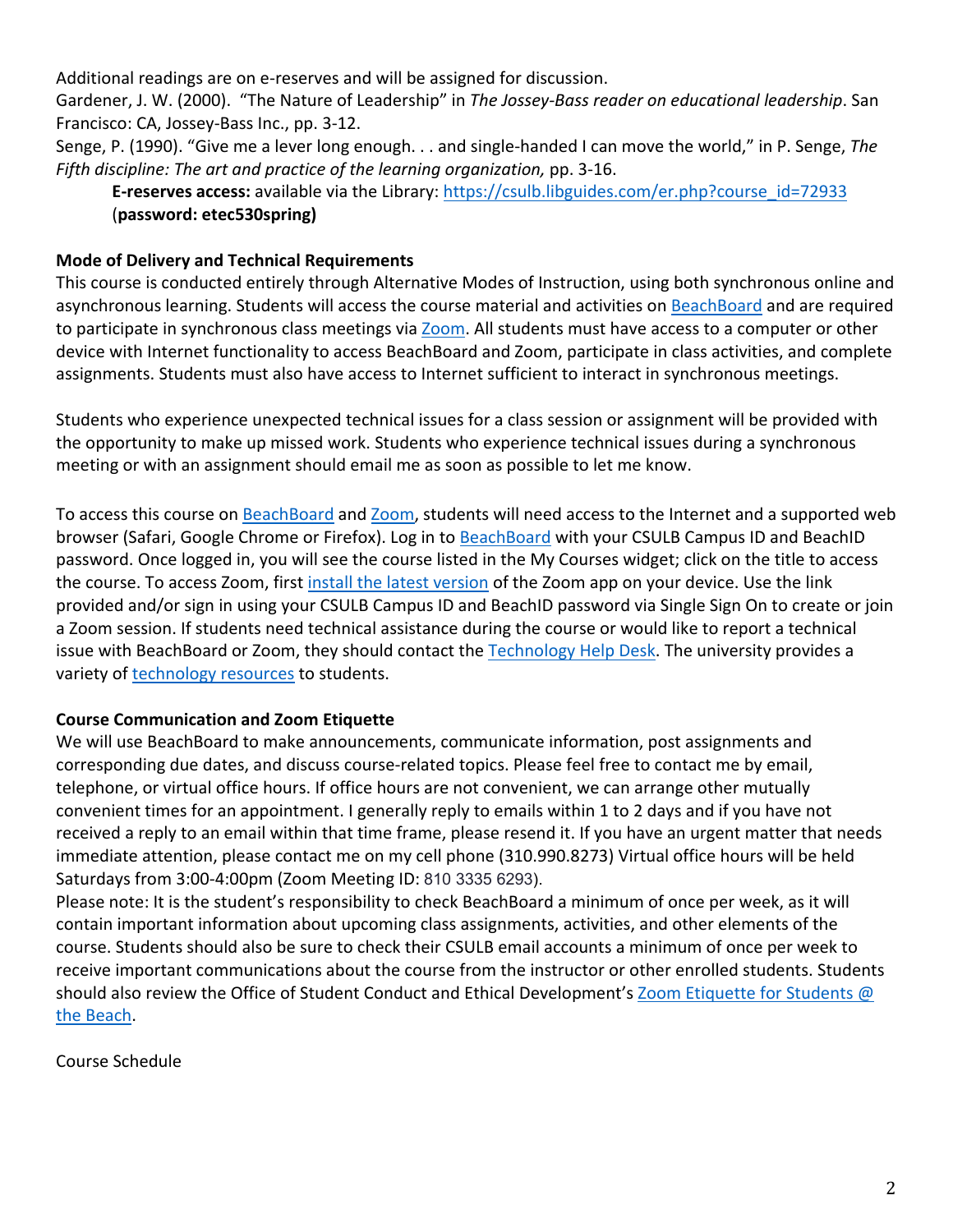| <b>Week</b>            | Topics, Readings and Assignments (should be completed                        | <b>Due Dates/Deadlines: All</b>                                |  |
|------------------------|------------------------------------------------------------------------------|----------------------------------------------------------------|--|
|                        | before synchronous class meetings                                            | assignments due before                                         |  |
|                        |                                                                              | class at 1pm unless                                            |  |
|                        |                                                                              | specified otherwise)                                           |  |
| 1/23<br>1              | Course overview. Review of syllabus, assignments, class                      |                                                                |  |
| (synchronous)          | policies, texts & readings                                                   |                                                                |  |
| 1:00-3:00pm            |                                                                              |                                                                |  |
| $\overline{2}$<br>1/30 | Gardener/Senge: Gardner: "The Nature of Leadership,"                         | Disc. Board #1. Opens 1/30                                     |  |
| asynchronous)          | Chapter 2; Senge- "Give Me a Lever Long Enough (e-reserves):                 | 9:00am, closes 2/6, 11:00pm                                    |  |
| $\overline{3}$<br>2/6  | Leading with Soul: Chapters 1-6. Leadership & personality                    | Disc. Board #2. Opens 2/6                                      |  |
| (synchronous)          | tests; Vision & mission statements, Developing interview                     | 9am; closes 2/13 at 11pm.<br>Complete leadership/              |  |
| 1:00-3:00pm            | questions for leaders.                                                       |                                                                |  |
|                        |                                                                              | personality surveys before                                     |  |
| 13<br>Feb              |                                                                              | class $(2/6)$                                                  |  |
| )4<br>(asynchronous)   | Leading with Soul: Chapters 7-17, Interludes. + Postludes                    | Vision/Mission Statements<br>(2/13)                            |  |
|                        |                                                                              | Disc. Board #3. Opens 2/13,                                    |  |
|                        |                                                                              | 9am; closes 2/20,11pm                                          |  |
| 5<br>Feb 20            | Class interviews with ed/tech leaders (guest speakers).                      | No new discussion board                                        |  |
| (synchronous)          |                                                                              |                                                                |  |
| 1:00-3:00pm            |                                                                              |                                                                |  |
| Feb 27<br>6            | Thinking in Systems: Chapters 1-2                                            | Midcourse survey; Group                                        |  |
| (asynchronous)         |                                                                              | Synthesis I (google doc) by                                    |  |
|                        |                                                                              | 11pm); Disc. Board #4. (opens                                  |  |
|                        |                                                                              | 2/27 9am; closes 3/6 11pm)                                     |  |
| March 6<br>7           | Class interviews with ed/tech leaders (guest speakers);                      | Group presentation planning.                                   |  |
| (synchronous)          | Thinking in Systems: Chapters 3-5.                                           | Disc. Board #5-opens 3/6                                       |  |
| 1:00-3:00pm            |                                                                              | 9am, closes 3/13 11pm                                          |  |
| 3/13<br>8              | Systems:<br>Chapters<br>Planning<br><b>Thinking</b><br>in<br>$6-7;$<br>group | Disc. Board #6-opens 3/13                                      |  |
| (asynchronous)         | presentations                                                                | 9am, closes 3/20 at 11pm                                       |  |
| 9<br>3/20              | Discussion of Thinking in Systems; Group presentations (2);                  | Reflections on group                                           |  |
| (synchronous)          | Planning projects                                                            | interviews of leaders (by<br>11pm);                            |  |
| 1:00-3:00pm            |                                                                              |                                                                |  |
| 10<br>3/27             | Group presentations & planning project development; CUE                      | Planning project dev't; Group<br>synthesis II by 11 pm (google |  |
| (asynchronous)         | Virtual Conference March 18-27, 2021                                         | doc)                                                           |  |
| 11                     | Spring Break March 29-April 2                                                |                                                                |  |
| 12<br>4/3              | Group Presentations (3)                                                      | <b>Group Presentations</b>                                     |  |
| (synchronous)          |                                                                              |                                                                |  |
| 1:00-3:00pm            |                                                                              |                                                                |  |
| 13<br>4/10             | Group presentations & planning project development;                          |                                                                |  |
| (asynchronous)         |                                                                              |                                                                |  |
| 14<br>4/17             | Group presentations (3)                                                      | Group presentations                                            |  |
| (synchronous)          |                                                                              |                                                                |  |
| 1:00-3:00pm            |                                                                              |                                                                |  |
| 15<br>4/24             | Planning project drafts                                                      | Submit draft of final project                                  |  |
| (asynchronous)         |                                                                              | to Turnitin prior to class                                     |  |
|                        |                                                                              | (4/30)                                                         |  |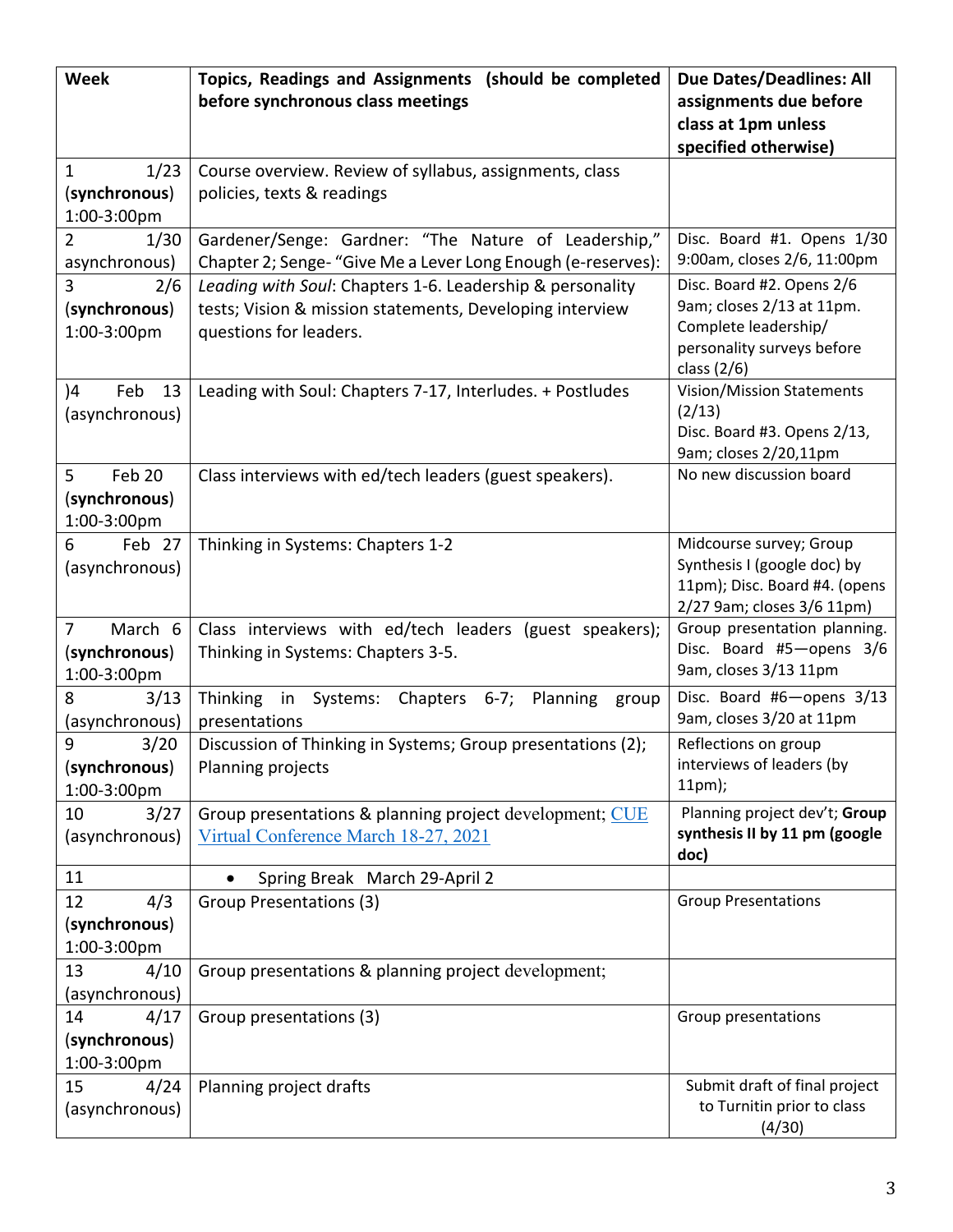| 5/1<br>16      | Project Presentations with Turnitin Scans (due 4/30); | Final Planning Project (Thurs. |
|----------------|-------------------------------------------------------|--------------------------------|
| (synchronous)  |                                                       | due 5/6)                       |
| $1:00-3:00$ pm |                                                       |                                |
| Finals Week    | Final Exam - May 15, 2021 1-3pm                       |                                |

## Course Evaluation Components and Grading

#### **Evaluation Components**

Course assignments are provided below; grading rubrics and exemplars are included on beachboard. There is a written final exam that will be administered **May 15, 2021 from 1-3pm.** For group assignments, all participants will receive the same grade. There is no extra credit.

#### **Course Grading**

#### **Grading Scale**

| <b>Letter Grade</b><br>Percentage |               |
|-----------------------------------|---------------|
| A (180-200 pts)                   | 90-100%       |
| B (160-179.9 pts)                 | 80-89%        |
| C (140-159.9 pts)                 | 70-79%        |
| D (120-139.9 pts)                 | 60-69%        |
| F Under 120 pts                   | 59% and below |

#### **Evaluation Components and Weight**

| <b>Evaluation Component</b>                                  | <b>Points</b> | Weight |
|--------------------------------------------------------------|---------------|--------|
| Discussion Board Participation (5 discussions of 5 points    | 25            | 12.5%  |
| each as a participant)                                       |               |        |
| Discussion Board Participation (1 discussion as facilitator) | 15            | 7.5%   |
| Vision & Mission Statements; Personality Surveys             | 10            | 5%     |
| Group Synthesis of Required Textbooks (2 @ 10 points each)   | 20            | 10%    |
| Reflections on Class Interviews with Leaders                 | 14            | 7%     |
| <b>Group Presentation</b>                                    | 30            | 15%    |
| <b>Planning Project</b>                                      | 35            | 17.5%  |
| Class activities/participation                               | 21            | 10.5%  |
| <b>Final Exam</b>                                            | 30            | 15%    |
| <b>Total</b>                                                 | 200           | 100%   |

## Course Policies

#### **Attendance and Participation**

Attendance (e.g., being present for all synchronous class sessions) and active participation are essential to your success in this class. Asynchronous participation in BeachBoard discussions is also required. Participation is 10.5% of your grade and will be monitored both through attendance at Zoom sessions and through entries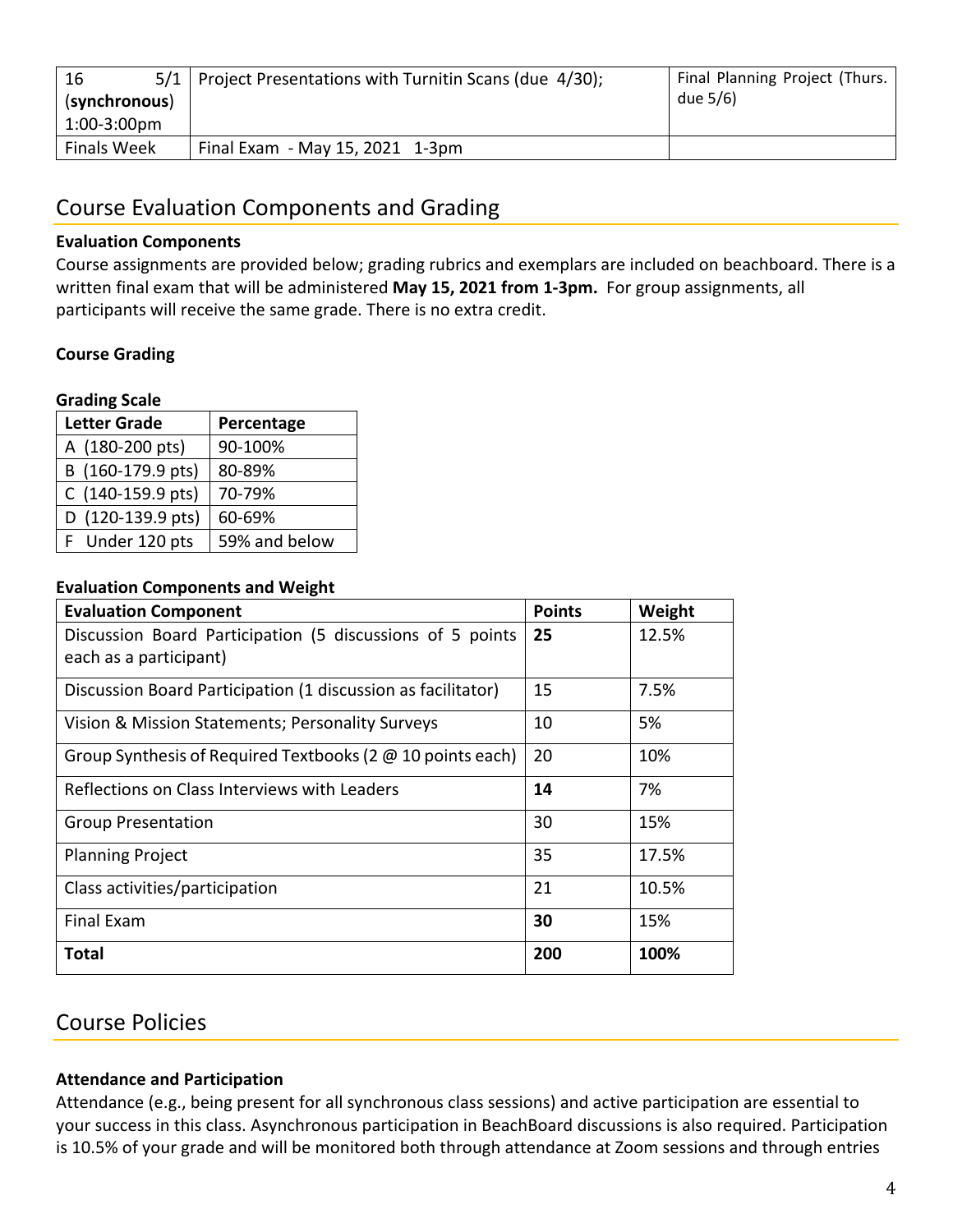in the online discussion board via BeachBoard. Non-participation in either synchronous or asynchronous aspects of the course will negatively impact your grade.

https://web.csulb.edu/divisions/aa/grad\_undergrad/senate/documents/policy/2001/01/.

Absences may be excused in limited situations including an illness or injury, jury duty, or death of an immediate family member. For an absence to be excused, acceptable documentation is required. If an absence does not qualify according to the limited circumstances of the CSULB Attendance Policy, you are still allowed *one* absence for personal or professional reason (e.g., a wedding, after-hours work obligation, etc.). Please note you will need to make up any in-class assignments that are graded.

## **Late Work/Make-up Policy**

You are strongly encouraged to keep up with assignments and turn them in on time. Not all assignments can be accepted late. If you have a question about whether an assignment can be turned in late, please contact the instructor prior to the deadline for clarification. In general, late assignments should still be submitted to the BeachBoard dropbox, but it may be necessary for the instructor to create a permit to do this. In general, late assignments should not be emailed to the instructor. However, if you submit a late assignment to the dropbox, please email the instructor to check the dropbox for the assignment.

- If an assignment is of a type that can be accepted late and it is not more than one week past the deadline, it will be subject to a penalty of 10% of the maximum possible points for the assignment.
- If an assignment is of a type that can be accepted late and it is no more than two or three weeks late, it will be subject to a penalty of 20% of the maximum possible points for the same. Assignments beyond three weeks late may only be accepted by special arrangement with the instructor.
- Posts to discussions boards will not be accepted after the discussion board closes. Posts to these discussions that are late do not contribute to the discussion, because other students are no longer reading and responding to them.
- Assignments will not be accepted after May 7, 2021. Also, special sessions of a final exam will not be routinely administered. To request an exception to these policies, you would need to submit evidence of a serious and compelling reason acceptable to the instructor and there will be penalty of 10% of the maximum possible grade of the assignment that is in addition to any other late penalties that may apply.
- Any request for an exception to a policy must be supported by written evidence.

## **Plagiarism/Academic Integrity Policy**

There is zero tolerance for cheating, plagiarism, or any other violation of academic integrity in this course. Work submitted is assumed to be original unless your source material is documented using proper citations. Using the ideas or words of another person, even a peer or a web site, as if it were your own, constitutes plagiarism. It is your responsibility to review the University policy on [Cheating and Plagiarism](about:blank#cheating-and-plagiarism) that governs your participation in courses at CSULB.

All work for the course is subject to being scanned by anti- plagiarism software, such as Turnitin. Assignments must be submitted to the electronic Dropbox on Beachboard, and turning in assignments this way is the mechanism that allows them to be scanned by anti-plagiarism software. Assignments that are provided to the instructor a different way than the Beachboard Dropbox (such as emailed assignments) may result in a reduced grade. In particular, an assignment may receive a 0 grade if it was not made available for a scan by anti-plagiarism software.

On occasion, students have requested to submit work to meet requirements for more than one course. Students interested to submit work for more than one course must obtain approval in advance from all instructors involved. Such requests may potentially be viewed favorably if they involve extending and expanding on the work from the perspectives of more than one course. On the other hand, students are advised that such requests are not viewed favorably when they substantially involve re-using previous work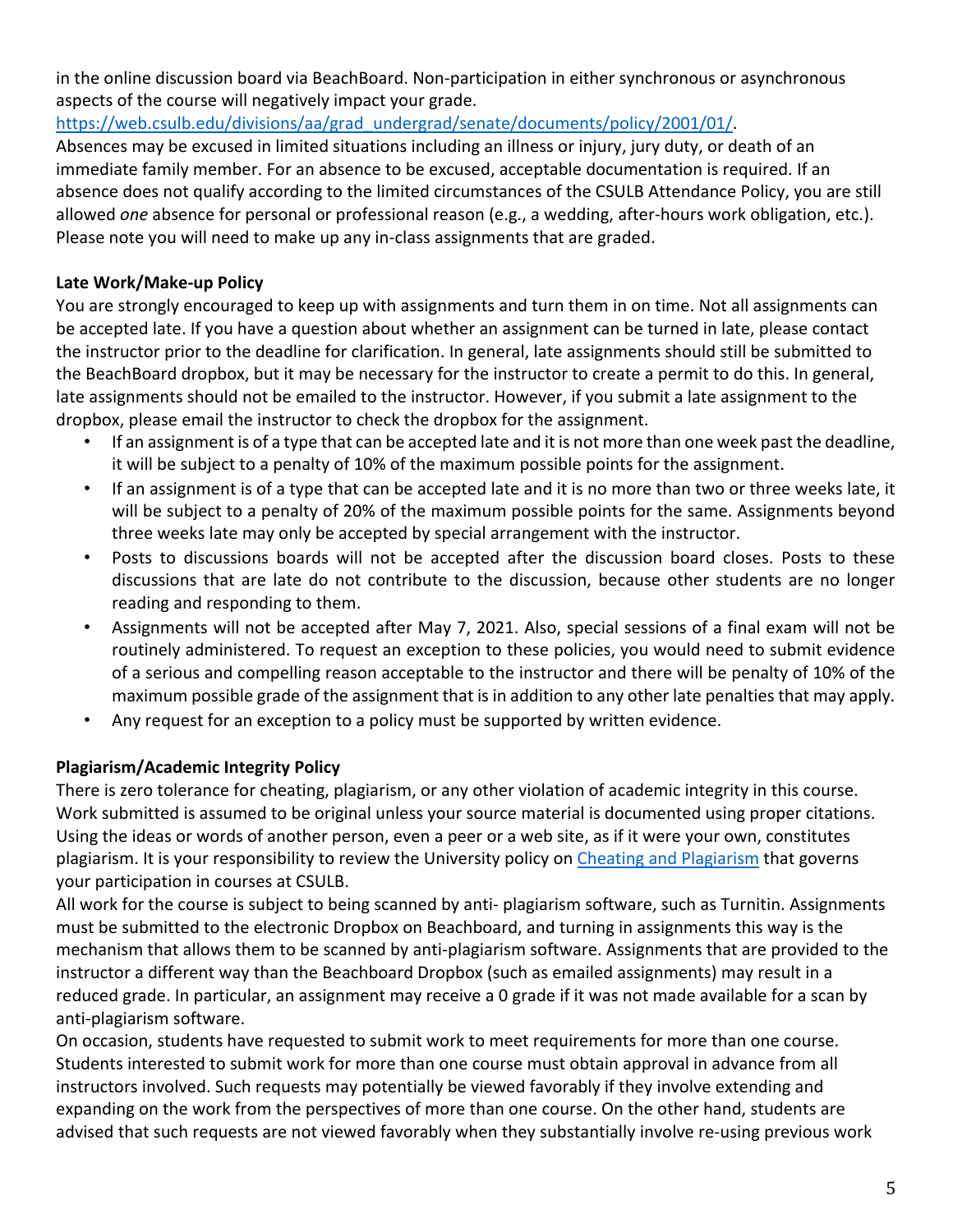rather than extending it. When substantially similar work is submitted for more than one course without receiving advance permission from the instructor, the work is subject to a reduced or 0 grade. Penalties for a single instance of cheating or plagiarism depend on the circumstances, but may include a reduced grade or zero score on the involved assignment/exam, an "F" for course, and/or referral to the Office of Judicial Affairs. In some cases, the Office of Judicial Affairs may impose possible probation, suspension, and/or expulsion.

### **University Withdrawal Policy**

Class withdrawals during the final 3 weeks of instruction are not permitted except for a very serious and compelling reason such as accident or serious injury that is clearly beyond the student's control and the assignment of an Incomplete grade is inappropriate (see [Grades\)](about:blank). Application for withdrawal from CSULB or from a class must be filed by the student [online,](about:blank) whether or not the student has ever attended the class; otherwise, the student will receive a grade of "WU" (unauthorized withdrawal) in the course. View the CSULB guidelines on **Dropping and Withdrawal for more detailed information.** 

### **Special Needs Accommodations**

Students with disabilities who require reasonable academic accommodations are strongly encouraged to register with the Bob Murphy Access Center (BMAC) each semester. Students must submit supporting disability documentation to BMAC and provide faculty of any BMAC verification of accommodations as early in the semester as possible. BMAC is located in the Student Success Center, Room 110 and may also be reached by phone at (562) 985-5401 or via email at [bmac@csulb.edu.](about:blank)

## **College of Education Expectations for Professional Conduct**

Professional conduct and ethical dispositions are expected of all CED students at all stages of program participation including: advising, coursework, clinical/field practice, and extra-curricular activities in face-toface, hybrid and online/virtual learning environments.

A CED student is expected to:

- 1. Act to benefit all individuals and communities by promoting the physical and psychological safety of others. Do no harm.
- 2. Abide by the mission, policies, procedures, safety regulations, and standards of professionalism of partnering institutions (e.g., schools, clinics, colleges, community organizations) when engaged in clinical or field practice.
- 3. Demonstrate cultural competence and responsiveness in honoring and respecting multiple perspectives, identities, and lived experiences of others in diverse classroom and clinical settings.
- 4. Monitor professional integrity by engaging in self-reflective practice and acknowledging the consequences of one's own actions or inactions on others.
- 5. Maintain essential collegial behaviors and ethical obligations delineated in standards of professional practice by accrediting organizations and professional associations in one's field of practice, including but not limited to the California Commission on Teacher Credentialing and other associations .

CED students must adhere to CSULB's Rules and Regulations and student conduct codes enforced by the CSULB Office of Student Conduct & Ethical Development, as well as to college, department, and program policies. If deemed necessary, reports of discriminatory behaviors toward others based on age, culture, national origin, gender, ability, race, religion, or sexual orientation will be referred to the CSULB Office of Equity and Diversity. Observed forms of harassment in physical or digital form may require immediate referral to the CSULB Office of Student Conduct & Ethical Development. Claims of sexual harassment, discrimination, harassment, or retaliation will be reported immediately to the CSULB Office of Equity and Diversity.